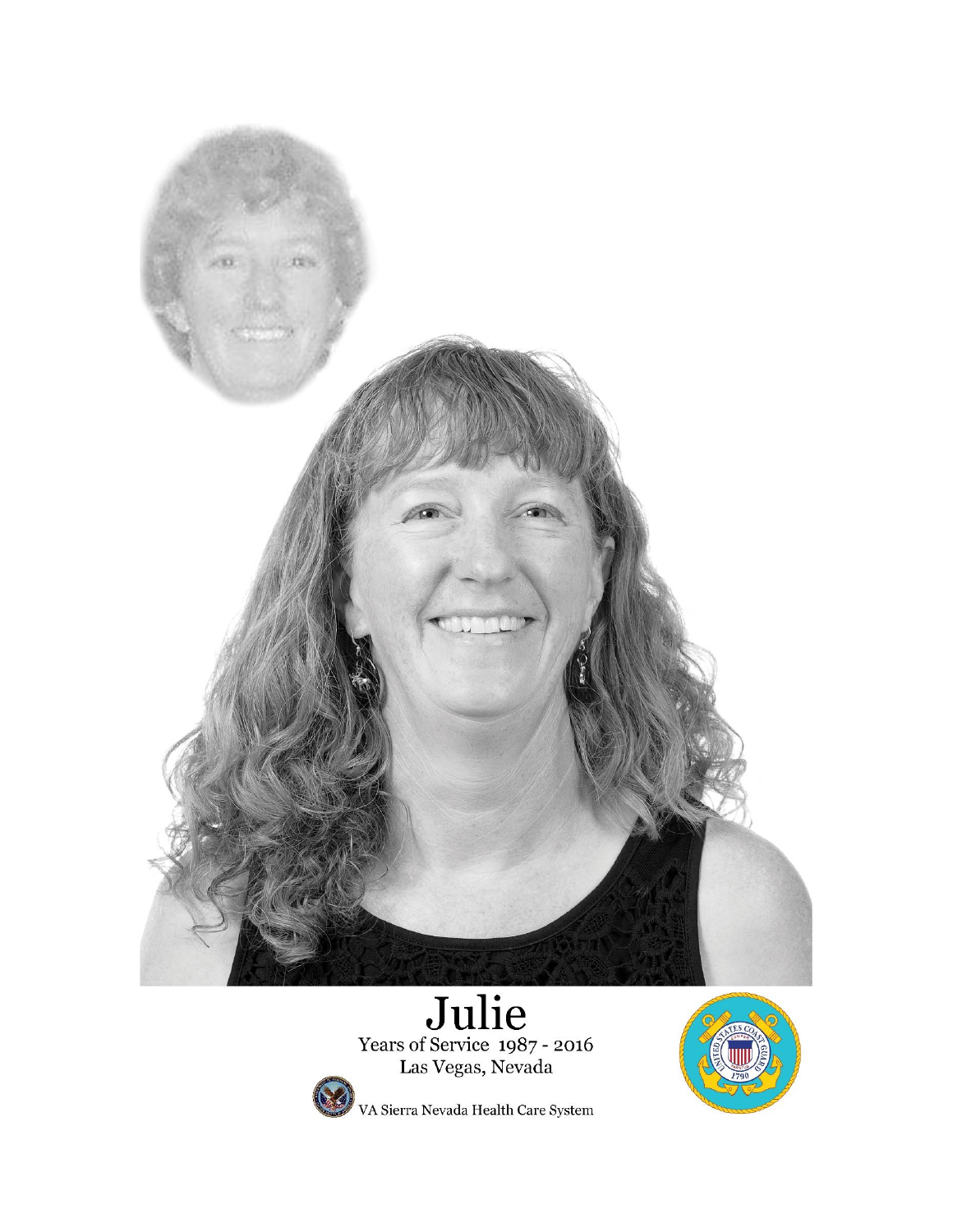

## **My Life MY STORY**







# **UNITED STATES COAST GUARD**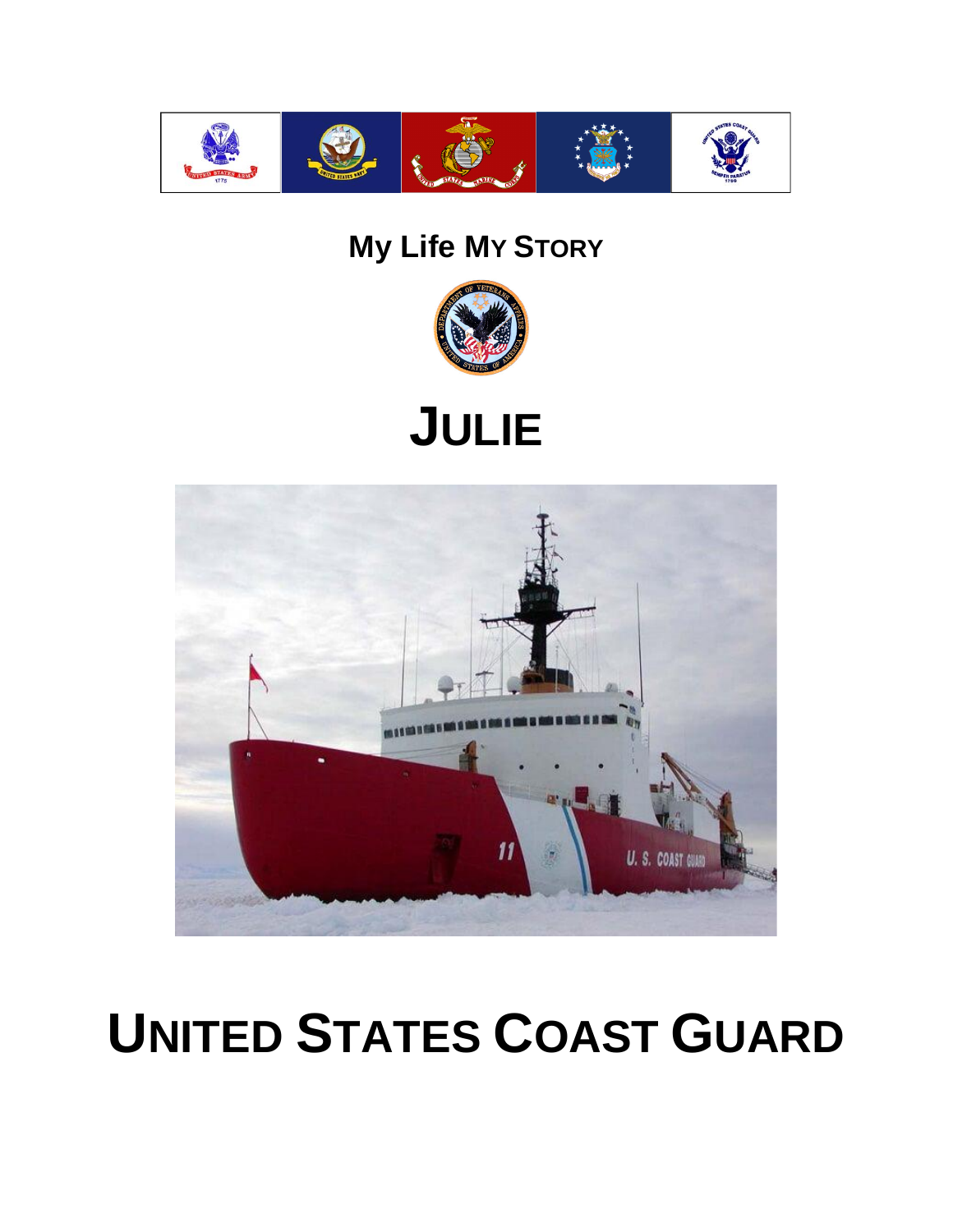I can remember being on watch in the middle of the night on the way down to Antarctica, and the entire ship went dark; it just shut down. It's interesting when you're on a ship with all that noise; and all of a sudden, it goes silent in the dark of night. You think, "Something happened; this is wrong." It's creepy!

I'm an Air Force brat—born on an Air Force Base in New Mexico in '67. I was the last, an "oops." I have three older brothers—six and a half, nine and ten years older than I am.

My mother's first thought when she found out I was a girl was, "Oh shoot, now what do I do about the rooms?" Three boys and then, she got this little girl.

I'm very comfortable with boy chaos. I have granddaughters now, and I am having to learn about girl chaos. I do much better with the boys because we have three boys, too. I know what to do; I know what to buy for birthday presents—it's easy…Legos.



We lived in New Mexico for about a year--I don't really have any memories of it--before moving to Massachusetts. My mom was from Massachusetts, and we lived there to be near her family for a couple of years while my dad was in Vietnam. When I was three, we moved to Long Beach, California. My dad was transferred there after he returned from Vietnam. He'd been wounded, and I remember going with him to the Naval hospital in San Pedro for his therapy.

My dad retired from the Air Force when I was about six. We stayed in southern California for nine years until I was twelve. Then, he took a job at the Nevada Test Site, and we moved to Las Vegas.



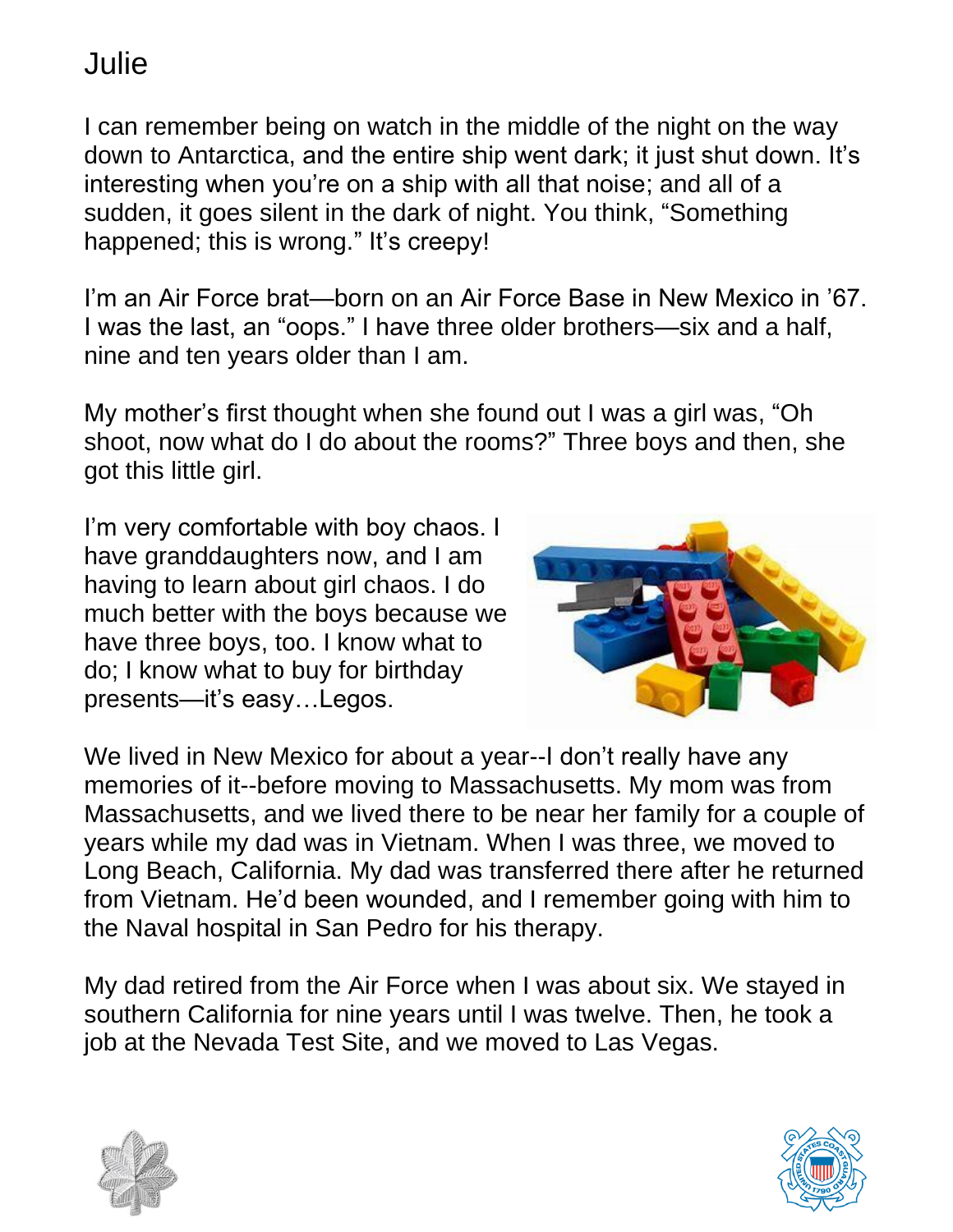I graduated from Bonanza High School and did a year at the University of Nevada Reno. I decided I wanted to join the Coast Guard.

I entered the Coast Guard Academy in '87. I first applied in '85 after graduating high school. I was accepted, but came up to UNR for that year, then applied again.

I had applied to the Air Force Academy, Coast Guard Academy, and West Point. My primary driver for selecting the Coast Guard was they didn't restrict women to certain positions.

I did not apply to the Naval Academy because my father was an Annapolis graduate, and my brother was in the Navy. They said they'd hog tie me and put me in a closet until I was too old to apply. They believed the service climate was not friendly to women at the time. The Air Force had told me I was too short to fly, and I never had much

interest in the Army.

On July 7, 1987, I reported into the Coast Guard Academy in New London, Connecticut along with 356 other cadets. The first summer at the Academy is "swab summer," basically boot camp.

Second summer, I did

the range, went to our cadet aviation training program, and sailed on the US Coast Guard Academy sail-powered training ship *Eagle*. You get a lot of deck experience there.

Third summer, I did the tall ship *Eagle* and the aviation training programs again.



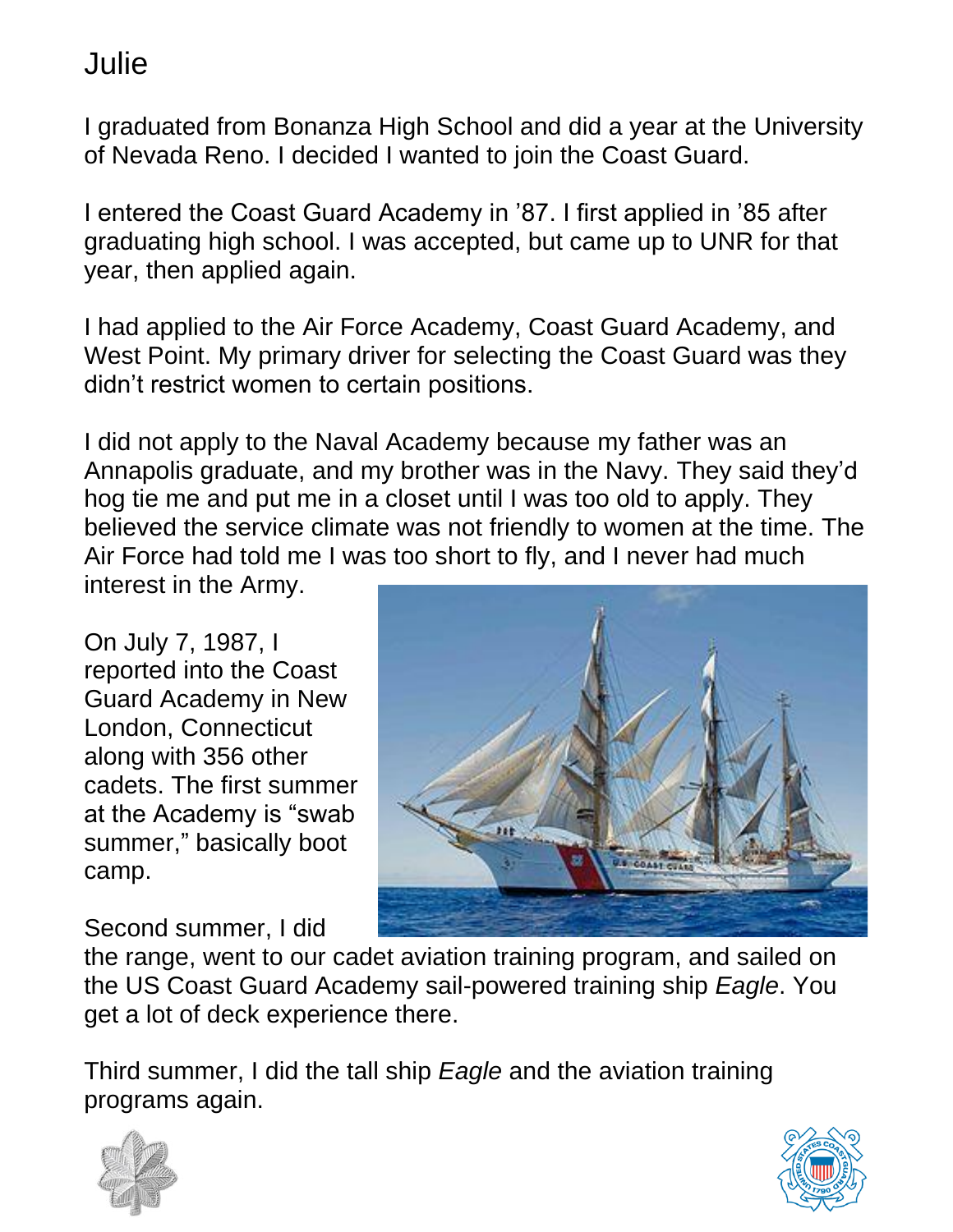Then, between junior and senior years, I went out on the USCGC *Midgett*, a three hundred and seventy-eight-foot cutter in the Bering Sea for ten weeks.



After four years at the academy, I was commissioned ensign with 205 remaining classmates.

I got really lucky since they were allowing the first female enlisted crew onto our polar ice breakers that year and needed a female officer onboard. Because of that requirement, none of the guys could take the billet; and I was fortunate enough to be able to select it. I was assigned to the Coast Guard Cutter *Polar Sea*, hull number WAGB-11. It was the biggest ship in the Coast Guard at that time.

I was a deck watch officer—kind of a jack of all trades. The Coast Guard doesn't specialize quite as much as the other services tend to. You can specialize to a certain degree; but for the most part, we are more generalists.

I only got seasick once. That was on the first day we got underway for Antarctica on the CGC *Polar Sea*. We were home ported in Elliot Bay in Seattle. You had to cross Puget Sound and the Strait of Juan de Fuca before you reached the Pacific. We left late afternoon, early



evening. Of course, it's calm then—no seas.



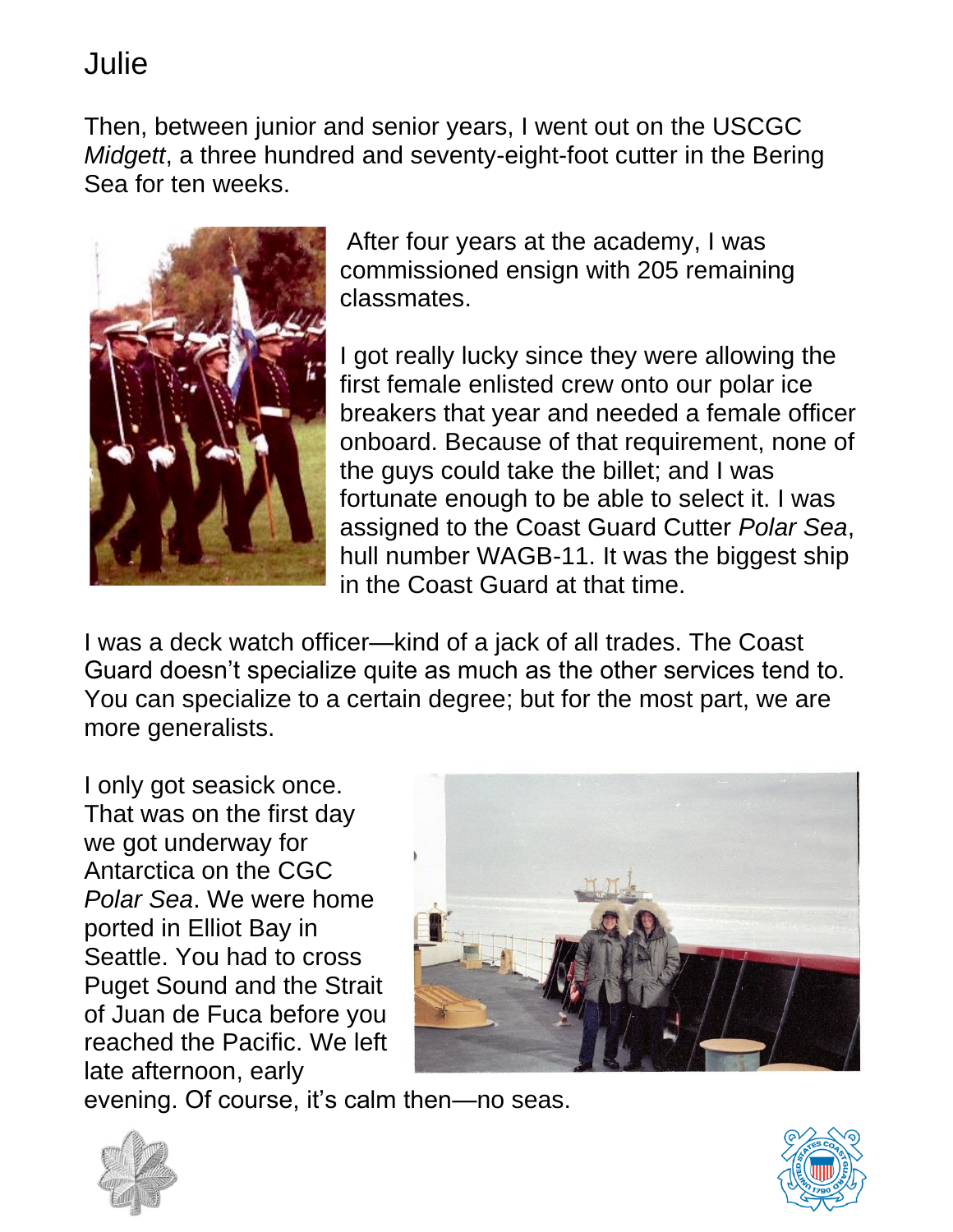

We made the turn out of the Strait into the Pacific in the middle of the night. Now, polar icebreakers are ships that are designed to go a ground. Instead of having a nice sharp keel which stabilizes, they're rounded. Picture a football, seam side up. There is just a smooth, round hull. If you hit the seas on either of your

quarters, they roll like crazy.

I had gone to bed when the water was flat calm, then woke up in a dark cabin in rough seas. Unfortunately, I was breaking in; and I got put on the first watch with the most seasick guy on board. It was bad, but you stand your watch. The next day I was fine.

The Polar ice breakers are responsible for breaking out in the McMurdo Sound, in Antarctica, so the resupply ships can get in to provision crews that are going to winter over. We were supposed to depart Seattle in February for a trip north, but we got word in October that we had to get underway by November fifteenth.

Our sister ship was scheduled for that Operation Deep Freeze, but it was having significant break downs that required her to go into dry dock. We were part way through a dockside for repair and



refit, which was to last until that coming February, followed by a shakedown cruise. The yards never finish on time, much less accelerate; so, the contract shipyard workers, instead of working eight to ten hours per day, were onboard twenty-three hours per day until we put out to sea. Our engineers had a hellacious first three weeks underway because things kept breaking.



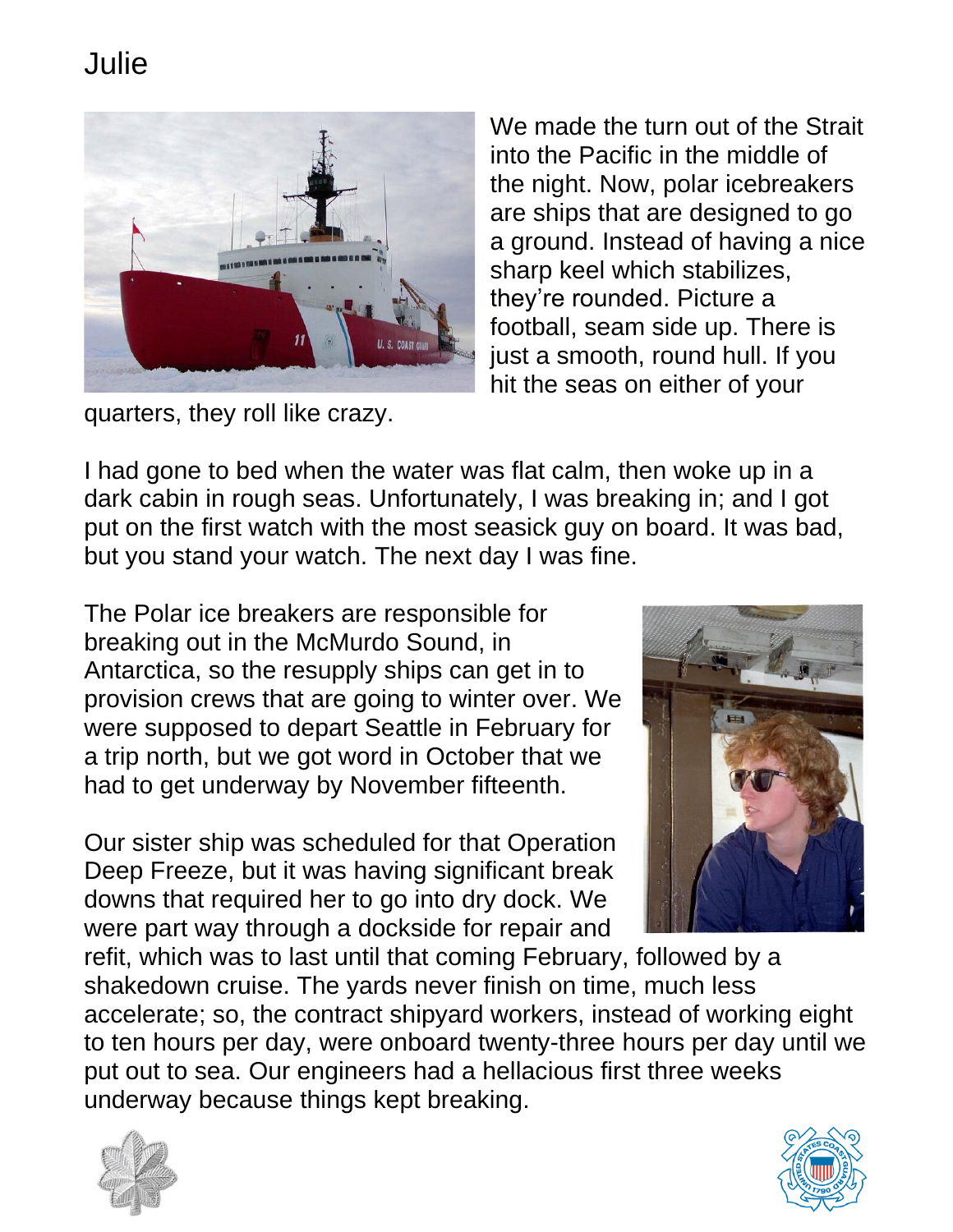In route to Antarctica, we stopped in Sidney, Australia. From there we went down to a little town called Victoria in New South Wales. That's the part that I remember most. Sidney is a big city. Victoria, on the other hand…well, it was December twenty-third. We were to be underway on the twenty-fourth; so, on Christmas Day, we would be at sea. To help us celebrate before we left, the town folks welcomed us into their Christmas celebrations. For about ten years afterwards, I actually stayed in touch with an older gentleman who hosted a group of us.

Christmas Eve we headed south. We were going down to break out the channel for the resupply ships at McMurdo. A couple of days, perhaps a week behind us, were a fuel tanker and a cargo ship carrying the resupply for the science research station at McMurdo. Up to this time, all their restocking had been done by C-130's. The channel that we were going to break out was packed down to make a runway.

When you are breaking up the ice, you feel it. When you're hitting ice three feet deep, it will just hit and break through with a constant rumble; but ice breakers are designed to run aground and break ice up to thirty feet deep using a back and ram. You back up as far as possible, get up as much power as you can and ride up on the ice. The weight of the ship crushes it down. It's a rough ride!

Ice has distinct characteristics depending on how old it is. If it is fresh packed ice from that year, the ship will just break through, even if it is thick. You will just do the back and ram and keep going. If you get into a field of multi-year ice, it's different. The longer the ice sits there, the more salt leaches out, and the harder the ice becomes.



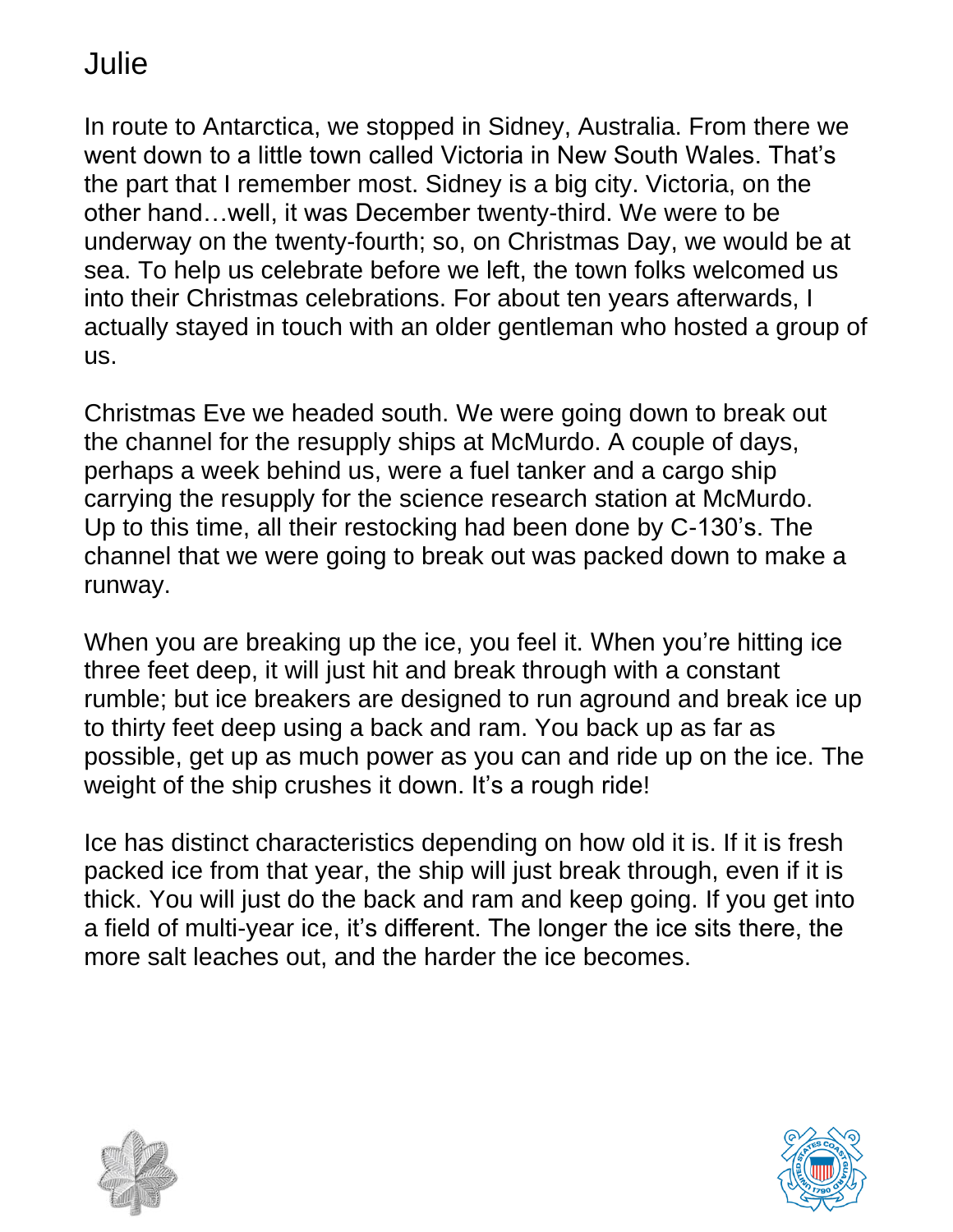

We got to do some bathymetric surveys in uncharted waters and go on a penguin rookery. We saw Emperor Penguins. They were very interested in us. Very curious. We had National Science Foundation guys with us who were doing surveys and ice cores. The Emperor Penguins would be right there checking out what the crew was doing.

We get back to Seattle and were slated for

a north trip. We had seven weeks to get resupplied and make repairs. We went south through the Panama Canal, then up to Norfolk where I got off.

I was assigned to the CGC *Polar Sea* for about fifteen months. I got off right before we went to the North Pole. I had received orders to the District 13 Aids to Navigation Office.

I was now back in Seattle in a staff job working with the buoy tenders and Aid to Navigation Team. This covered the entire Pacific Northwest, not counting the Alaska region. I was there for over three years and met my husband there. We were married in 1995. He was also in the Coast Guard.



After a year at the planning office from '95 to '96, I transferred to the Atlantic Area Aids to Navigation Office in Portsmouth, Virginia. I was there for a year, then left active duty in 1997. I left due to the difficulties of managing two careers in a service as small as the Coast Guard. I went to an assignment in the Coast Guard Reserve and spent three years in the Atlantic Area Rescue Control Center.



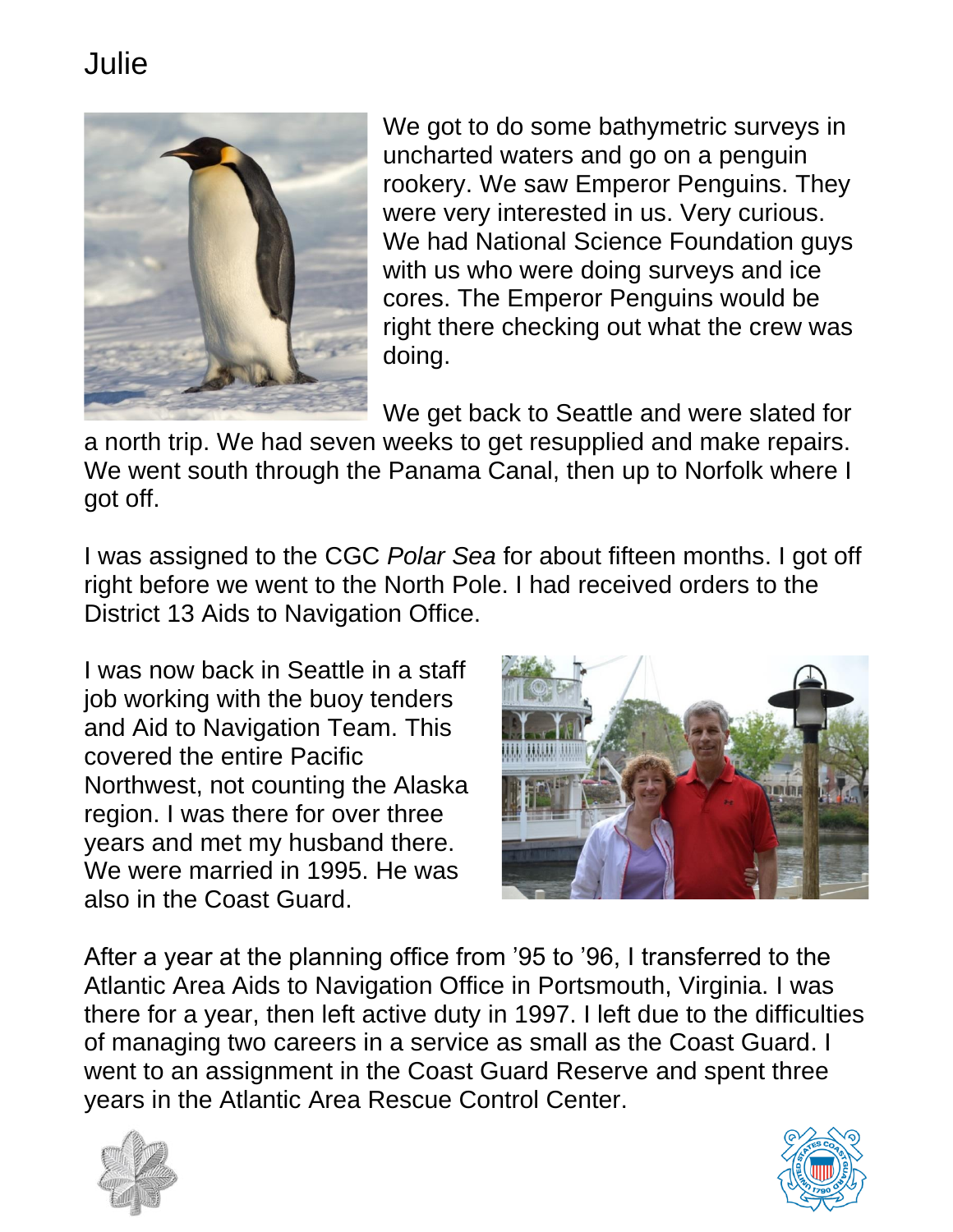It was a very active unit. We covered search and rescue coordination from three miles offshore out to Bermuda. It was a good fit for me.

After a time in DC, where my husband was attending the Senior Service School, we transferred west to Petaluma, California. There, I went to an expeditionary unit, Harbor Defense Command 111.



It was in a high-OPTEMPO reserve unit—sixty drills a year and fifteen days annual active duty time. Our primary exercise area was Korea. Over the next year, I spent six to eight weeks in Korea.

Following the Iraq invasion in January 2004, I went to San

Diego for two months for workups, then off to Kuwait for port security and harbor defense missions through September of that year.

My husband then received orders to Washington, DC, for an assignment to Coast Guard Headquarters. We ended up there for five years. He had to do the move himself--with one pre-teen, a cat, and a dog—as I was still assigned overseas.

Ultimately, I was assigned to a unit that was primarily civilian. It had only three people in uniform: the CO, the deputy, and the reservist. After two years, I requested an early rotation back to Norfolk and ended up working in the same kind of job as Seattle—the contingency planning shop. I did that for three and a half years; then my husband retired. We move here to Reno in 2009. Our parents were in Vegas and California.